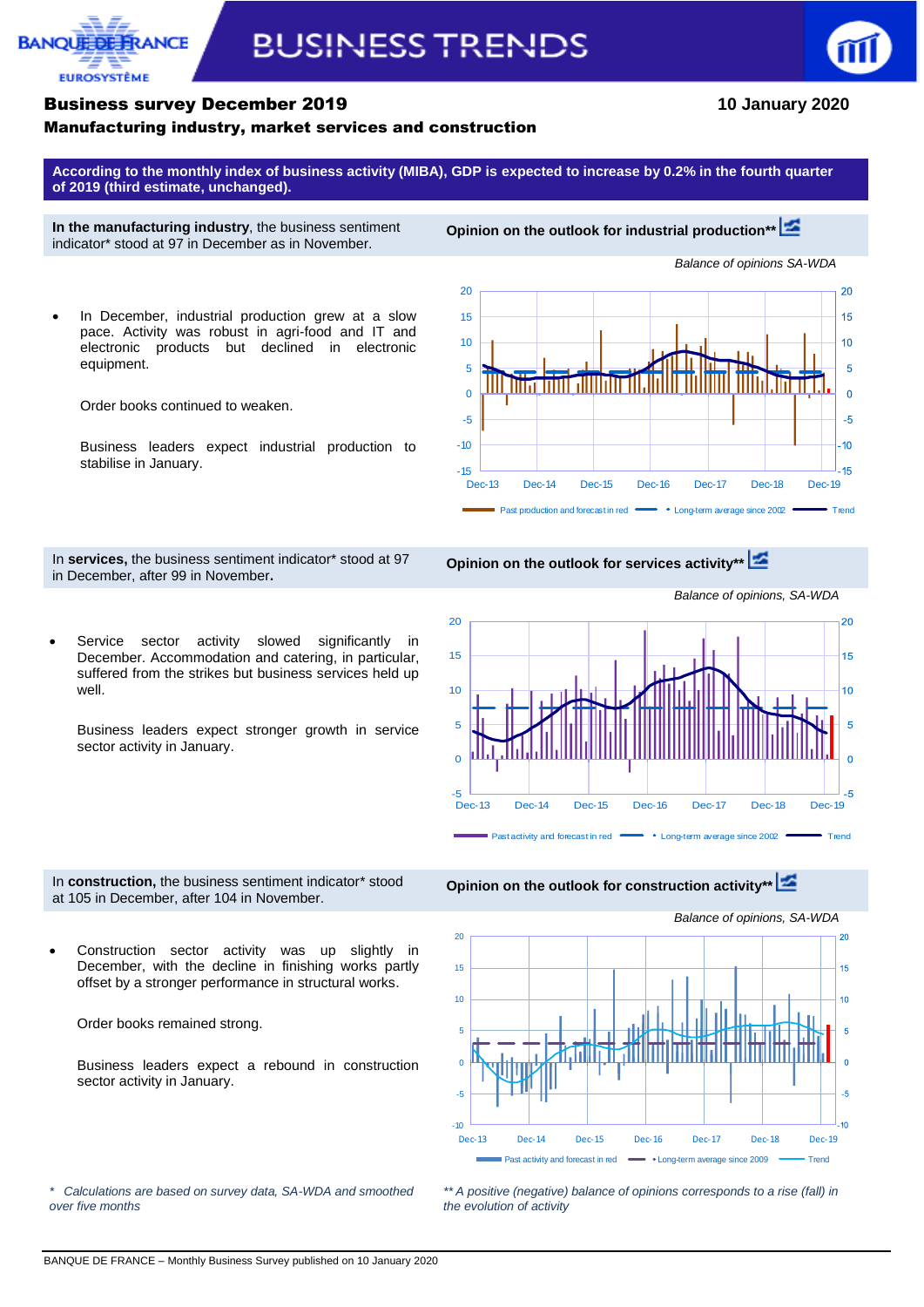



### **Manufacturing industry**

|                               | Feb-19       | <b>Mar-19</b> | Apr-19         | <b>May-19</b>  | $Jun-19$    | $Jul-19$       | Aug-19         | Sep-19         | <b>Oct-19</b>            | <b>Nov-19</b>  | <b>Dec-19</b>  | $Jan-20$ |
|-------------------------------|--------------|---------------|----------------|----------------|-------------|----------------|----------------|----------------|--------------------------|----------------|----------------|----------|
| <b>Change</b>                 |              |               |                |                |             |                |                |                |                          |                |                | Forecast |
| Production                    | 6            | 5             | 2              | $\overline{4}$ | $-10$       | 3              | 12             | $-1$           | 8                        | 1              | 4              |          |
| <b>Deliveries</b>             | 8            | 5             | $\overline{4}$ | 6              | $-7$        | $\mathbf{1}$   | 16             | $-5$           | 8                        | $\overline{2}$ | $\overline{2}$ |          |
| Total orders                  | 6            | 4             | 4              | 5              | $\mathbf 0$ | 3              | 8              | 1              | 8                        | $\overline{2}$ | 1              |          |
| Staff                         | $\mathbf{0}$ | $\mathbf{0}$  | $\overline{0}$ | $\mathbf{0}$   | $-1$        | $\overline{0}$ | $\mathbf 0$    | $\mathbf{0}$   | $\mathbf 0$              | $-1$           | $-1$           |          |
| Final goods prices            | 2            | 2             | 1              | 1              | 1           | $\mathbf{1}$   | 2              | $\overline{2}$ | 2                        | $\overline{2}$ | $\mathbf{2}$   |          |
| Commodity prices              | $\mathbf 0$  | $\mathbf{1}$  | 2              | $\mathbf{0}$   | $\mathbf 0$ | $\mathbf{1}$   | $\mathbf{1}$   | $\mathbf{0}$   | $-1$                     | $\mathbf{1}$   | $\mathbf{0}$   |          |
| Level                         |              |               |                |                |             |                |                |                |                          |                |                |          |
| Order books                   | 16           | 13            | 14             | 14             | 12          | 10             | 10             | 12             | 12                       | 9              | 8              |          |
| Inventories of finished goods | 3            | 4             | 3              | 3              | 3           | 5              | $\overline{4}$ | $\overline{4}$ | $\overline{\mathcal{A}}$ | $\mathbf{1}$   | 1              |          |
| Capacity utilisation rate     | 79.8         | 79.6          | 79.6           | 79.9           | 78.9        | 79.1           | 79.2           | 78.6           | 78.7                     | 78.4           | 78.1           |          |
| Cash positions                | 10           | 10            | 9              | 9              | 10          | 12             | 10             | 9              | 9                        | 9              | 8              |          |

#### **Services**

|                  | Feb-19 | $Mar-19$ | Apr-19 | <b>May-19</b> | $Jun-19$ | Jul-19         | Aug-19         | Sep-19         | Oct-19 | <b>Nov-19</b> | $Dec-19$    | $Jan-20$ |
|------------------|--------|----------|--------|---------------|----------|----------------|----------------|----------------|--------|---------------|-------------|----------|
| Change           |        |          |        |               |          |                |                |                |        |               |             | Forecast |
| Activity         | 9      | 5        | 6      | 9             | 4        | $\overline{7}$ | 9              | 1              | 6      | 6             | 1           | 6        |
| Aggregate demand | 9      | 5        | 6      | 9             | 5        | $\overline{7}$ | 9              | 3              | 6      | 6             | 3           |          |
| Prices           | 4      | 3        | 2      | 2             | 2        | 1              | 2              | 2              |        | 2             | $\mathbf 0$ |          |
| Staff            | 6      | 5        | 5      | 5             | 5        | 6              | $\overline{2}$ | $\overline{7}$ | 3      | 7             | 3           |          |
| Level            |        |          |        |               |          |                |                |                |        |               |             |          |
| Cash positions   | 18     | 16       | 17     | 17            | 16       | 17             | 18             | 14             | 13     | 14            | 9           |          |

### **Construction**

|                         | Feb-19 | $Mar-19$ | Apr-19         | $May-19$       | $Jun-19$       | $Jul-19$       | Aug-19 | Sep-19 | Oct-19       | <b>Nov-19</b> | <b>Dec-19</b> | $Jan-20$ |
|-------------------------|--------|----------|----------------|----------------|----------------|----------------|--------|--------|--------------|---------------|---------------|----------|
| Change                  |        |          |                |                |                |                |        |        |              |               |               | Forecast |
| Activity                | 9      | 6        | 4              | 11             | $-4$           | 8              |        |        | $\mathbf{7}$ | 3             |               | 6        |
| <b>Estimates prices</b> | 3      | 3        | $\overline{2}$ | $\overline{2}$ | $\overline{2}$ | 3              | 2      | 3      | 3            | 3             | 3             |          |
| Staff                   | 3      | 2        | 2              | 2              | 3              | $\overline{2}$ | 2      | 3      | 1            |               | $\mathbf{2}$  |          |
| Level                   |        |          |                |                |                |                |        |        |              |               |               |          |
| Order books             | 26     | 27       | 26             | 26             | 26             | 28             | 29     | 29     | 29           | 29            | 29            |          |

Notes :

- A positive (negative) balance of opinions corresponds to a rise (fall) in the corresponding variable.
- The last point corresponds to the business leaders' opinions of short-term production or activity forecasts.
- The series are revised on a monthly basis. These revisions take into account additional gross data and the evolution of the seasonal and working-day adjustment depending on the latest available data. The business sentiment indicators of the previous months are revised accordingly.